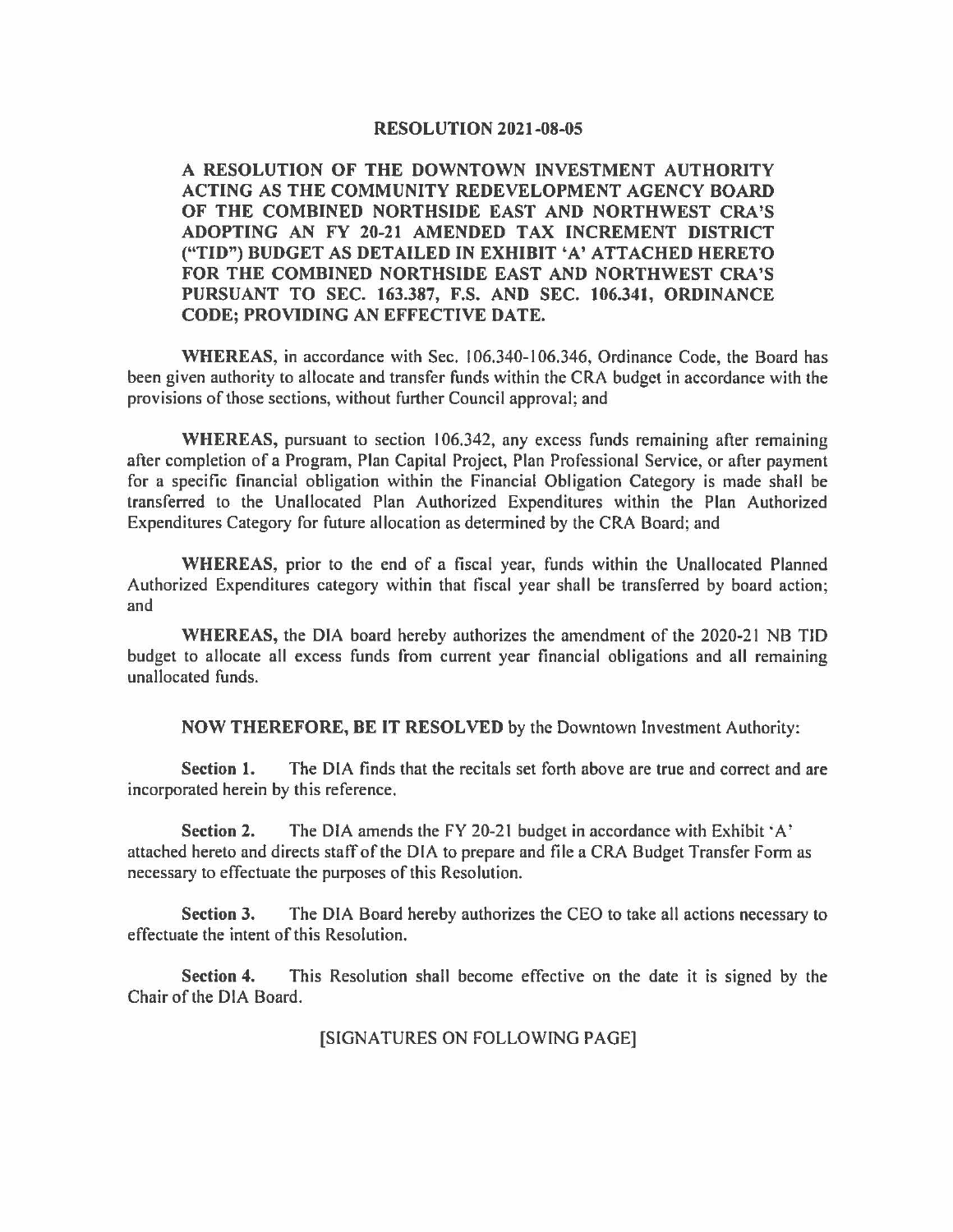RESOLUTION 2021-08-05 PAGE2OF3

# WITNESS: **DOWNTOWN INVESTMENT AUTHORITY**

Darien Chistole MBrazion

M. Braxton Gillam Esq., Chair

 $8|8|21$ 

VOTE: In Favor:  $\overline{1}$  Opposed:  $\overline{0}$  Abstained:  $\overline{0}$